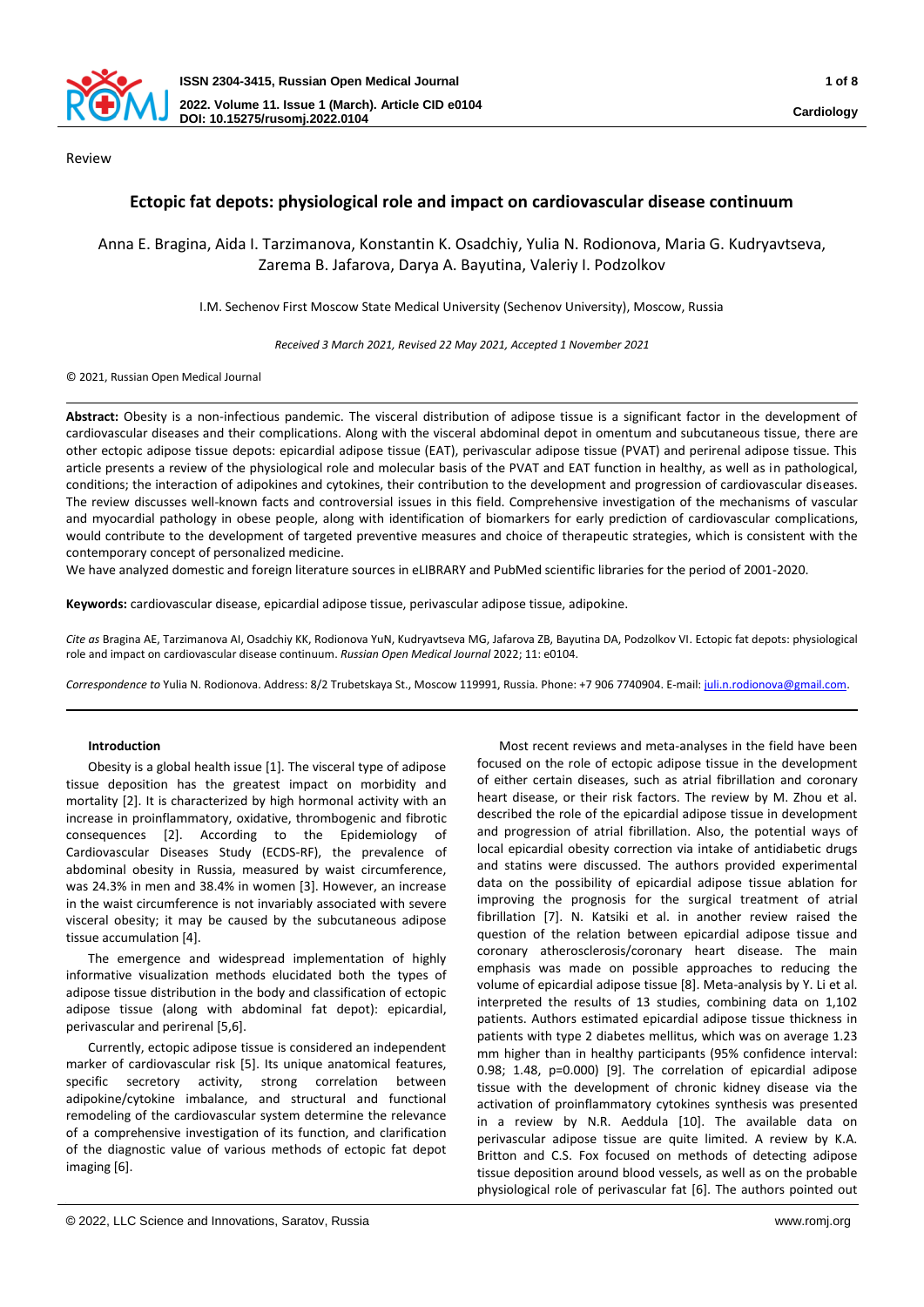

**Cardiology**

that data on the role of dysfunctional perivascular adipose tissue were extremely limited, thus requiring further studying.

In this regard, the goal of this review was to systematize actual information on the effects of epicardial and perivascular fat depots in both physiological and dysfunctional states. It is of particular interest to consider the contribution of these structures to the global process of cardiovascular remodeling, starting with risk factors, through formation of myocardial and vascular wall injury, up to further development of clinically significant cardiovascular diseases.

#### **Perivascular adipose tissue**

Perivascular adipose tissue surrounds large vessels, arteries and veins of a smaller size, along with microcirculatory vessels. Large arteries are separated from the surrounding perivascular adipose tissue by anatomical barriers, which consist of collagen fibers, fibroblasts, autonomic nerve endings and vasa vasorum, while there are no prominent laminar structures in small-diameter and microcirculatory vessels [11]. These anatomical features differentiate perivascular adipose tissue from other ectopic depots and provide continuous paracrine interaction among fat depots and vascular walls [11].

Perivascular adipose tissue includes both white and brown adipocytes, and their ratio is determined by the localization of the vessel [12]. Thus, the thoracic aorta and its branches are surrounded mainly by brown adipose tissue, which takes active part in the thermogenesis, is reach with sympathetic nerves and blood vessels. For example, the thoracic aorta and its branches are surrounded predominantly by brown adipose tissue, which participates actively in thermogenesis and is rich in sympathetic nerves and blood vessels.

Perivascular adipose tissue of mesenteric vessels and the abdominal aorta is represented by white adipose tissue. Along with its role in the thermoregulation and metabolism, it acts as an endocrine organ responsible for the synthesis of both adipokines and cytokines [12].

Under physiological conditions, perivascular adipose tissue actively secretes a wide range of adipokines and cytokines with anticontractile, antioxidant and anti-inflammatory activity [11]. The most significant perivascular relaxing factors are adiponectin, omentin-1, palmitic acid methyl ester, nitric oxide (NO) and hydrogen sulfide  $(H<sub>2</sub>S)$  [13-15].

Adiponectin is a vasodilator that acts directly on vascular smooth muscles via opening of calcium-dependent potassium channels, stimulating the nitric oxide (NO) release by surrounding adipocytes via a paracrine pathway [11]. This adipokine inhibits the proliferation and migration of endothelial cells [13], reduces vascular stiffness in arterial hypertension [14], and has a powerful antiatherogenic effect [16]. The results of recent studies indicated that low adiponectin level was associated with development of the endothelial dysfunction and arterial hypertension [17].

Along with anticontractile effects, omentin-1 helps reducing the expression of proinflammatory cytokines in affected vessels and prevents neointima thickening [18]. Experimental data [19] demonstrated that systemic administration of omentin-1 to mice reduced the size of myocardial infarction. It was found that this adipokine reduced acute ischemic injury of myocardium by suppressing apoptosis of myocytes [19].

In addition, perivascular adipose tissue is in charge of secreting the palmitic acid methyl ester, which also possesses a prominent vasodilating potency. An experimental study revealed [20] reduced synthesis of this biologically active substance with arterial hypertension. This process is accompanied by an increased release of angiotensin II from the perivascular adipose tissue and an inhibition of vasodilation.

Some studies indicated that adipocytes and endothelial cells of vasa vasorum perivascular adipose tissue produced NO [21]. A study on mice [21] have shown that the level of NO increased at the early stages of vascular remodeling, which was probably associated with a compensatory reaction of the vascular wall. However, with a progress of pathological processes, the concentration of NO declined, implying endothelial dysfunction [21]. Furthermore, it was noted that NO, synthesized by perivascular adipose tissue, prevented platelet aggregation in the microcirculatory vessels [22].

Hydrogen sulfide (H2S), synthesized by perivascular adipose tissue, is a powerful vasodilating agent. It was noted that its synthesis declined during the proliferation of vascular smooth muscle cells. It has been shown that H2S was able to reduce the level of angiotensin II in conditions of hypertension – as a compensatory mechanism maintaining normal blood pressure [15].

Secretory activity of perivascular adipose tissue changes with obesity and cardiovascular diseases [23]. These conditions contribute to the onset of oxidative stress, systemic inflammation, and the transformation of adipocyte protective phenotype into dysfunctional variety. The latter is characterized by the secretion of such proinflammatory and profibrotic adipokines and cytokines as leptin, visfatin, chemerin and resistin [11]. This results in development and progression of cardiovascular pathology, which has been demonstrated in the Framingham Heart Study on the subgroup of 1,067 patients [24]. In that study, the perivascular adipose tissue development correlated with metabolic risk factors and degree of aortic and coronary calcification.

Leptin is the adipokine expressed predominantly by white adipose tissue [25]. It affects the processes of inflammation in the vessel wall, stimulates the secretion of proinflammatory cytokines (TNF-α and IL-6), proliferation, hypertrophy of vascular smooth muscle cells, and oxidative stress [25]. The results of clinical studies have demonstrated a significant correlation of the circulating leptin content with cardiovascular events, as well as with the severity of atherosclerotic vascular lesions [26]. Some authors stated that an enlarged secretion of leptin contributed to the neointima formation [27].

Visfatin is another growth factor with proinflammatory potency that affects vascular smooth muscle cells, stimulating their proliferation [28]. It is known that these processes are closely related to the development of atherosclerosis, which confirms the direct role of visfatin in its pathophysiology. In the study by G.S. Spiroglou et al., an increase of visfatin in perivascular adipose tissue with coronary atherosclerosis has been shown [29]. Similarly, in the group of patients with type 2 diabetes, a significantly higher level of visfatin was detected with atherosclerotic lesions of the carotid arteries, compared with the control subjects [30].

Another proinflammatory cytokine, chemerin, which is actively involved in smooth muscle contraction, has similar effects [31]. High expression of chemerin is related to an increase in vascular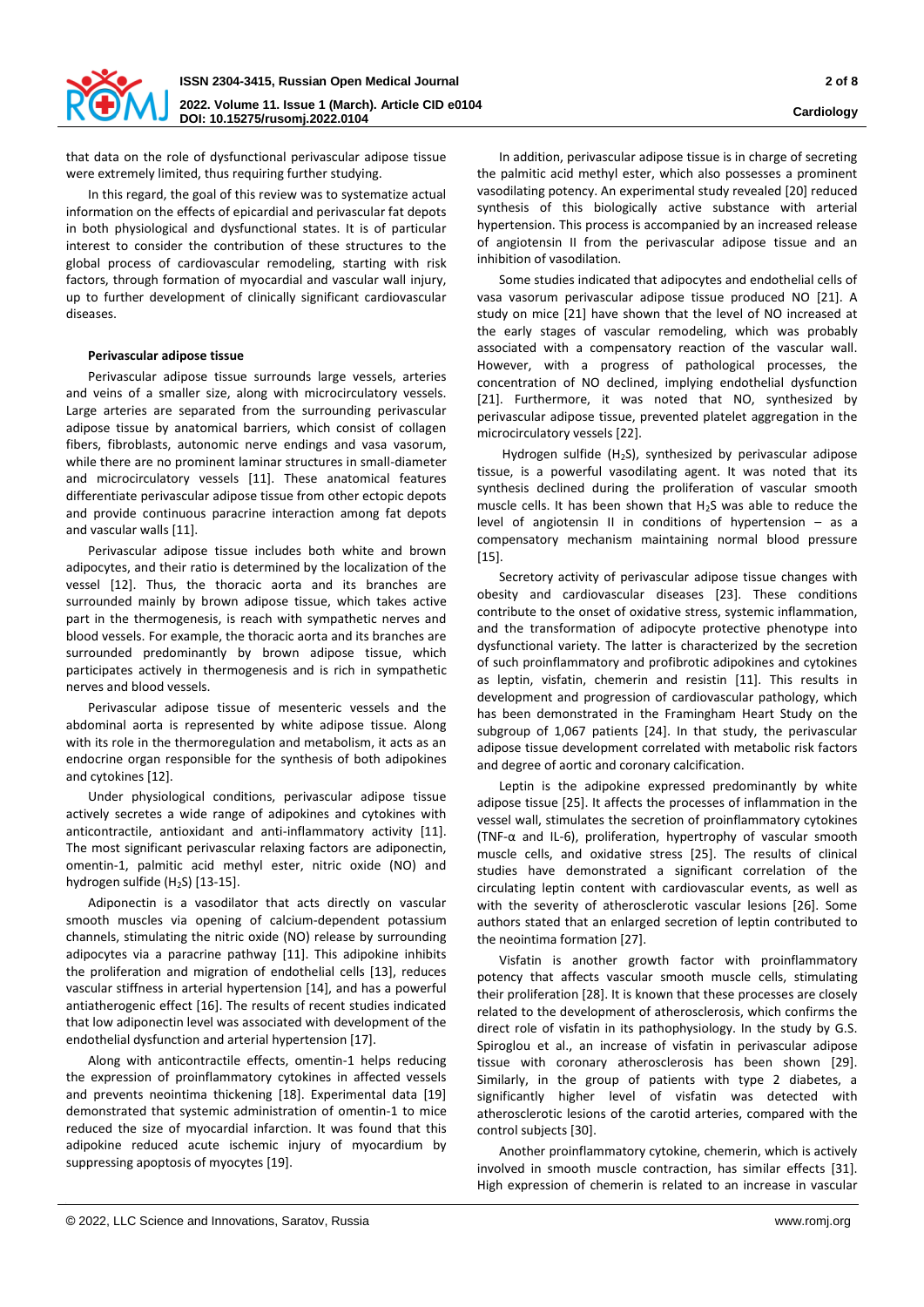

endothelial growth factor, which stimulates the proliferation of vascular endothelial cells and activates angiogenesis [32].

Resistin, which is synthesized predominantly by white adipose tissue, plays an important role in the development of insulin resistance and endothelial dysfunction, and activates potent vasoconstrictor endothelin-1 [33, 34]. In addition, resistin initiates proliferation of smooth muscle cells and endothelium and demonstrates proatherogenic effects [33].

The unique feature of perivascular adipose tissue that distinguishes it from other ectopic fat depots is the synthesis of hepatocyte growth factor, which is not produced by other adipose tissue varieties [35]. K. Rittig et al. [35] noted an increased level of hepatocyte growth factor in obese patients. It was found that this agent was directly involved in the development and progression of atherosclerosis by means of neovascularization of plaques, proliferation of endothelial cells, and activation of proinflammatory cytokine secretion, mainly IL-6 and IL-8 [35]. The latter promoted the adhesion of monocytes and macrophages, with further progression of atherosclerotic lesions [36].

Thus, the available data indicated that perivascular adipose tissue, under physiological conditions, acted as protective adaptive structure with numerous favorable metabolic effects. In contrast, dysfunctional perivascular adipose tissue exhibited proatherogenic, proinflammatory, and oxidative effects stimulating vascular remodeling and endothelial dysfunction, which reduced insulin-dependent glucose transport in muscles,

thus contributing to peripheral insulin resistance [37], along with the development and progression of atherosclerosis and arterial hypertension (*Figure* 1).

## **Epicardial adipose tissue**

Epicardial adipose tissue is located between the myocardium and the visceral pericardial sac. It surrounds mainly the areas of atrioventricular and interventricular grooves, coronary arteries, and the surface of the right ventricle [38]. Physiological functions of epicardial adipose tissue are mechanical, thermogenic, metabolic, and endocrine/paracrine [39]. This ectopic fat depot is a powerful source of various biologically active adipokines affecting the coronary arteries and myocardium via the paracrine pathway [40].

Increased volume of epicardial fat leads to the formation of a fatty shell around the heart, and dysfunction of adipose tissue. The essential marker of such dysfunctional fat is an imbalance of adipokines and cytokines with a predominance of substances with harmful cardiovascular effects [41]. In the absence of a fascial barrier between the epicardial adipose tissue and the myocardium, a general blood supply with a wide network of capillaries promotes the direct effect of adipokines on surrounding tissues with local inflammation, hypercoagulation, atherogenesis, and fibrosis [42].



**Figure 1. The role of dysfunctional perivascular adipose tissue in cardiovascular disease development.**

NO, nitric oxide; H2S, hydrogen sulfide; AH, arterial hypertension; SMC, smooth muscle cells; IL interleukin; TNF-α, tumor necrosis factor-α.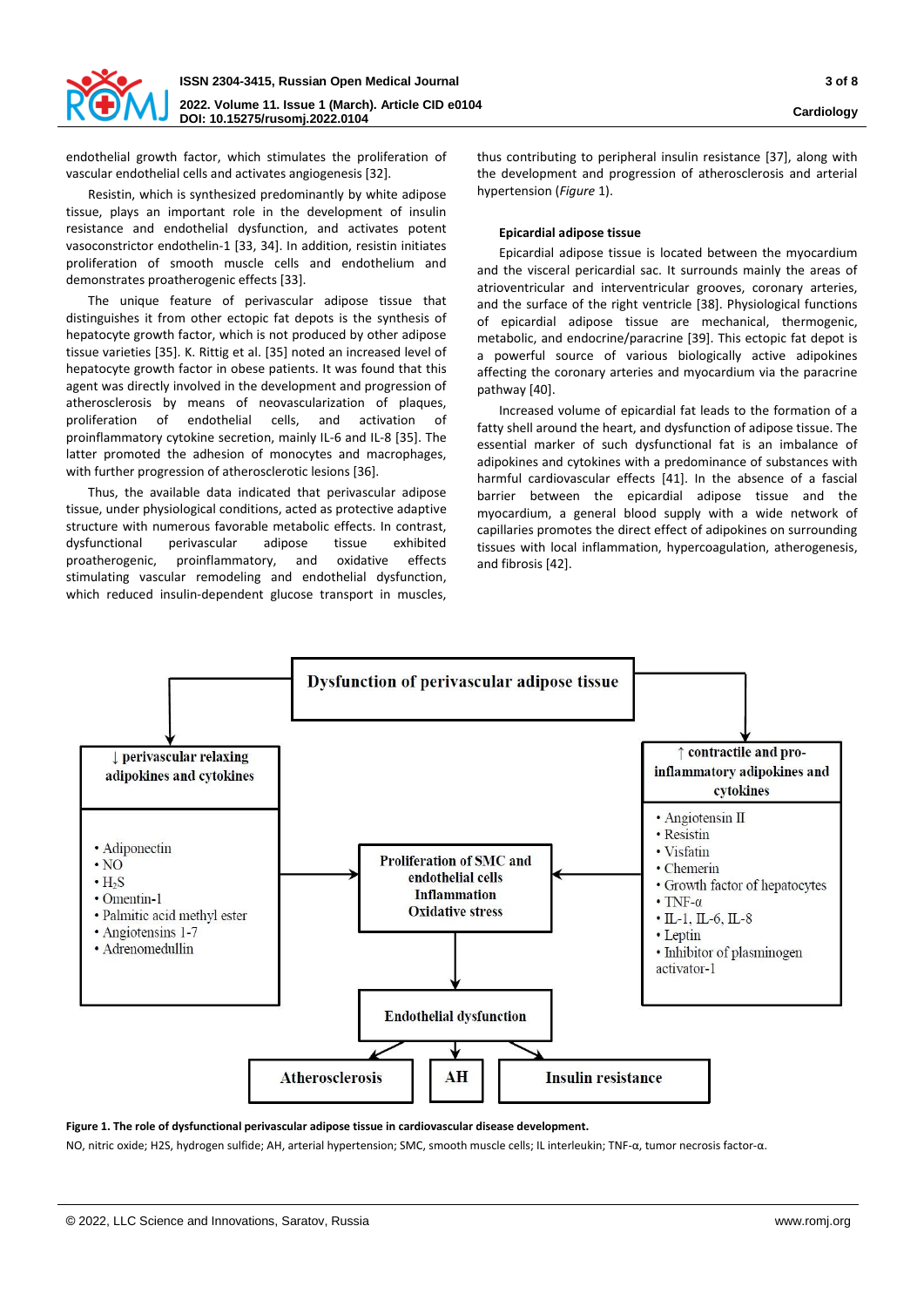

 $\cdot$  TNF- $\alpha$ 

· Leptin

protein-1

· Resistin · Visfatin

inhibitor-1

**SOUT** 

**Santagono** 

**DOI: 10.15275/rusomj.2022.0104**



o uomaninos

Mission

**Figure 2. The role of dysfunctional epicardial adipose tissue in the cardiovascular disease development.** SMC, smooth muscle cells; IL, interleukin; LV, left ventricle; RAS renin-angiotensin system; SNS, sympathetic nervous system; TNF-α, tumor necrosis factor-α; CHE, chronic heart failure.

**Arrhythmias** 

**Angina pectoris** 

LV hypertrophy

Activation of SNS and RAS

Current studies demonstrated that epicardial adipose tissue was a significant component of the cardiovascular disease continuum [43-46]. The role of epicardial adipose tissue in the development of atherosclerosis and the coronary heart disease progression has been demonstrated [42, 47, 48]. The publication of G.N. Bachar et al. showed the relationship between the thickness of epicardial adipose tissue and atherosclerosis of the coronary arteries in patients without clinical manifestations of coronary heart disease and with one or more risk factors for cardiovascular diseases [47]. The MESA (Multi-Ethnic Study of Atherosclerosis) study on a group of 1,119 patients demonstrated that epicardial adipose tissue volume was an independent predictor of coronary events [43]. Proinflammatory adipokines (leptin, IL-1, IL-1β, IL-6-8, TNF-α), synthesized by dysfunctional epicardial adipose tissue, activated inflammation in the wall of coronary arteries, leading to endothelial dysfunction, damaging vascular intima [42], thereby playing an important role in the pathogenesis of coronary atherosclerosis. The study results [48], where a relationship has been established between the signs of instability of atherosclerotic plaques in the coronary arteries and the volume of epicardial adipose tissue (according to computed tomography), also confirmed the direct impact of proinflammatory

and proatherogenic adipokines of epicardial adipose tissue on the processes of atherogenesis.

The role of epicardial fat in the development and progression of atrial fibrillation was a subject of numerous studies [44, 45, 49]. The research by I. Abe et al. demonstrated that fibrosis of the left atrial myocardium correlated with adipocytokines, secreted by epicardial adipose tissue and possessing proinflammatory and profibrotic activity (IL-6, TNF-α, monocytic chemoattractant protein-1, vascular endothelial growth factor, matrix metalloproteinases – MMP-3 and MMP-9) [44]. The study by S. Tao et al. investigated the omentin-1 levels in 220 patients with atrial fibrillation and 115 healthy subjects. Patients with atrial fibrillation had a significantly lower content of serum omentin-1, compared with the control group [45]. The role of the profibrotic factor, galectin-3, in the development of atrial fibrillation is widely discussed [46]. This protein, being a stimulator of fibroblast proliferation and collagen synthesis, is actively expressed and secreted by macrophages derived from the epicardial adipose tissue [50]. Galectin-3 was a subject of the meta-analysis by M. Gong et al., which encompassed 28 studies and 10,830 patients. It has demonstrated significantly higher levels of galectin-3 in patients with permanent atrial fibrillation, compared with the

**Cardiology**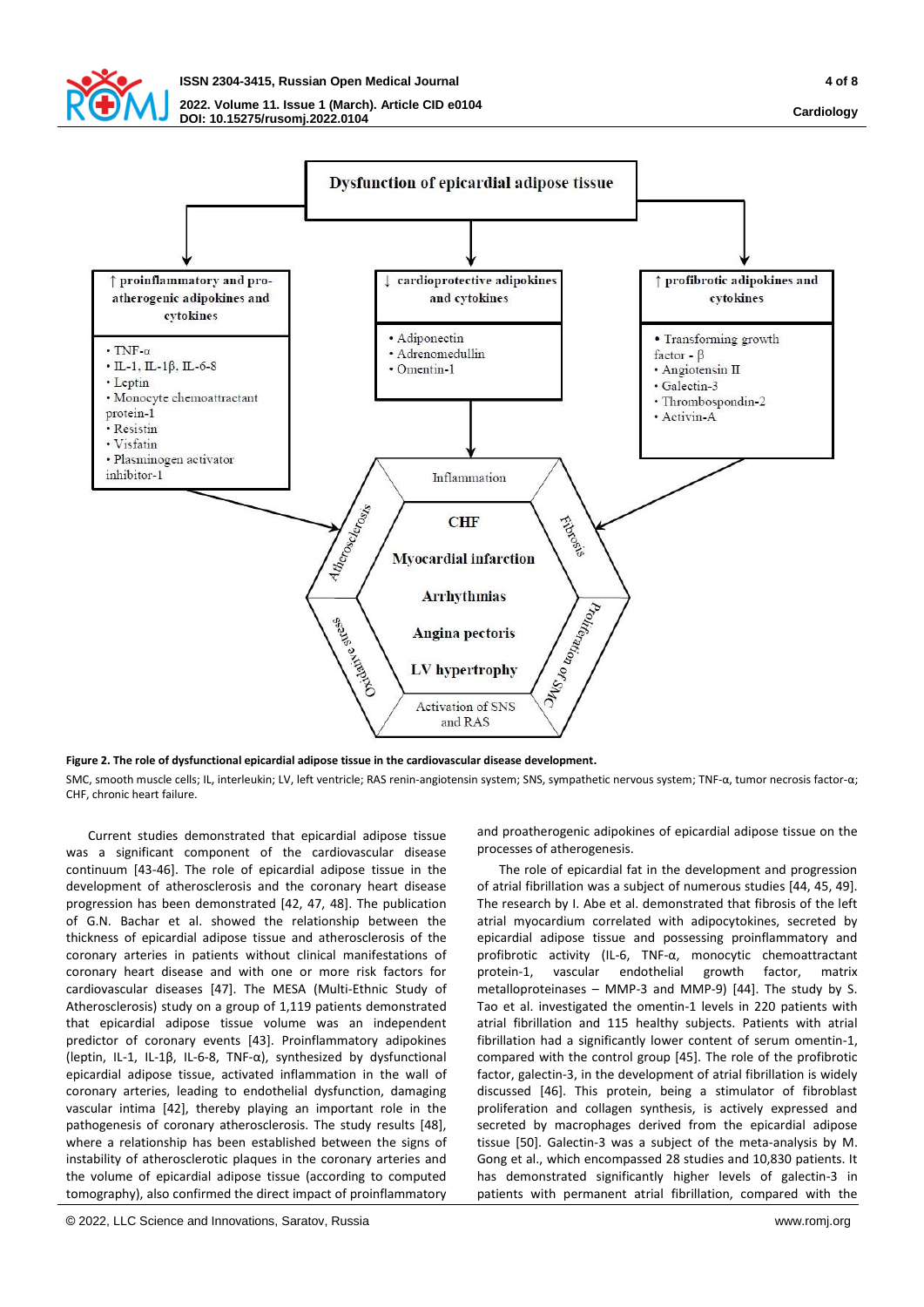

subjects with paroxysmal atrial fibrillation [46]. Hence, the results of current studies indicated that inflammation induced by adipocytokines of epicardial adipose tissue has contributed to the development of atrial fibrosis. It is worth noting that the latter is a morphological background for the onset and progression of atrial fibrillation.

The meta-analysis by M. Gaeta et al., which included the results of seven studies, exhibited the correlation between the volume of epicardial adipose tissue and atrial fibrillation. Patients with atrial fibrillation had higher volumes of epicardial adipose tissue, compared with the healthy people. The difference between patients with atrial fibrillation and healthy individuals was 32.0 mL (95% confidence interval: 21.5; 42.5). The analysis in the subgroups with atrial fibrillation demonstrated higher volumes of epicardial adipose tissue among those with permanent atrial fibrillation versus its persistent variety: the difference from the healthy subjects was 48.0 mL (95% confidence interval: 25.2; 70.8) and 15.7 mL (10.1; 21.4), respectively [51].

It has been noted that an enlargement of the epicardial adipose tissue thickness was associated with an increase in the mass of the left ventricle [52,53]. D. Corradi et al. demonstrated a positive correlation between the epicardial fat weight and the mass of both ventricles [52]. Similar results were obtained in the study by H. Park et al, confirming a significant relationship of the epicardial fat with left ventricle mass, and markers of left ventricular systolic and diastolic functions in patients with metabolic syndrome [53].

Impairment of diastolic function in epicardial obesity is associated with the fatty shell formation and the reactive fibrosis development; the latter, in some cases, precedes left ventricular hypertrophy [41]. Along with the above-mentioned profibrotic factors, myocardial fibrosis is promoted by the actions of epicardial adipose tissue-derived thrombospondin-2, activin A, leptin, and angiotensin II, stimulating the production of transforming growth factor-β responsible for the synthesis of collagen and other components of the extracellular matrix [54].

A specific role in the chronic heart failure progression with epicardial obesity is attributed to the imbalance in the system of matrix metalloproteinases (MMPs) and their tissue inhibitors, which affects the extracellular matrix structure, cell proliferation, migration, inflammation, and apoptosis [55]. It is known that leptin, IL-1, and TNF-α, secreted by epicardial adipose tissue, stimulate the production and activation of MMPs [56]. These processes cause the destruction of the myocardial extracellular matrix components, contributing to the disruption of the connective tissue structure and myocardial remodeling [55]. These were confirmed by a positive correlation of the epicardial adipose tissue thickness with MMP-3, collagen level, transforming growth factor-β, and leptin [57].

An important impact on the prevention of the cardiovascular remodeling is inherent in adipokines with anti-inflammatory, antiatherogenic, and cardioprotective effects. Their concentrations decrease with dysfunctional epicardial fat [58-61]. One of them, adiponectin, increases the insulin sensitivity, has favorable effects on lipids, and protects against ventricular hypertrophy [59]. Adrenomedullin has a vasodilating effect and helps maintaining the vascular integrity [59]. Omentin-1 is characterized by a prominent anti-inflammatory effect; the secretion of this protein contributes to the postischemic reflow [60], vasodilation, and insulin sensitivity [61].

At present, the gender-related characteristics of the epicardial adipose tissue thickness are actively studied. The available data are quite controversial. Some studies detected lower epicardial fat thickness in women, compared with men [62, 63]. In contrast, there is some evidence of a positive correlation between the epicardial fat thickness and female sex [64]. Along with this finding, some studies reported no relationship between gender and epicardial fat [65]. Such discrepancies could be caused by the concomitant pathology, heterogeneity of the studied sample, or lack of data on the hormonal status of women.

Hence, current data imply the relationship between epicardial adipose tissue and various cardiovascular structural and functional abnormalities. The pathophysiology of cardiovascular remodeling involves an imbalance of adipokines and cytokines with predominance of proinflammatory, proatherogenic, profibrotic and prothrombogenic agents. These changes trigger oxidative stress, inflammation, proliferation of endothelial and smooth muscle cells, activation of the sympathetic and renin-angiotensin systems, formation of atherosclerotic plaques, and fibrosis. All of these changes contribute to the onset and progression of cardiovascular diseases (*Figure* 2).

# **Conclusion**

Obesity continues to be among the most important global health issues, both due to its high prevalence and because of its close relationship with majority of non-infectious diseases. Since discovery of the visceral adipose tissue endocrine function, many studies have demonstrated the ability of adipose cells to synthesize wide range of biologically active substances. A number of fundamental, experimental, clinical, and epidemiological studies evaluated ectopic forms of obesity: epicardial and perivascular adipose tissues. It has become apparent that ectopic depots affect the myocardium and vessels via the unique mechanism. However, available data in this field remain controversial. In this regard, further epidemiological studies are required to clarify the characteristics of ectopic fat distribution, dependent on blood vessel size and location, in healthy people vs. patients with cardiovascular diseases. It is necessary to combine the methods of ectopic obesity measurement in order to develop classification approaches to determining its severity. The accumulation of data on the biological role of ectopic adipose tissue in healthy state vs. in the course of the disease may lead to the emergence of at least additional, or possibly alternative, criteria for obesity. Such criteria would enable more accurate assessment of the degree of obesity. Further studies are needed on the effect of treatment on the volume and synthetic activity of ectopic fat depots. All these factors could improve the diagnosis and choice of treatment for obesity and associated conditions, taking into consideration the current concepts of personalized, preventive and predictive medicine.

#### **Conflict of interest**

The authors declare that they have no conflicts of interest to disclose.

**Ethical Approval** None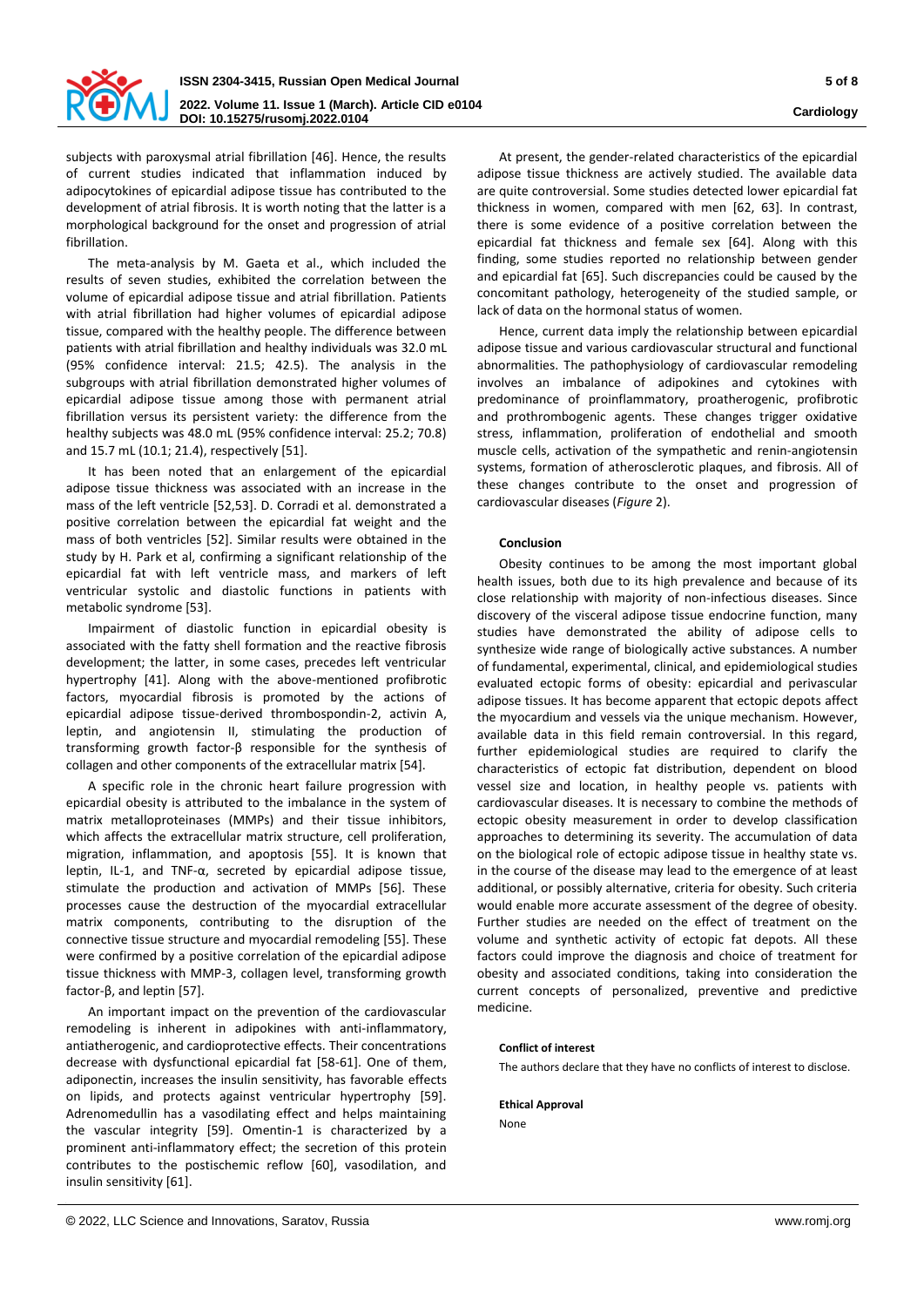

**DOI: 10.15275/rusomj.2022.0104**

### **References**

- 1. Marie Ng, Fleming T, Robinson M, Thomson B, Graetz N, Margono Ch, et al. Global, regional, and national prevalence of overweight and obesity in children and adults during 1980-2013: A systematic analysis for the Global Burden of Disease Study 2013. *Lancet* 2014; 384(9945): 766-781[. http://doi.org/10.1016/S0140-6736\(14\)60460-8.](http://doi.org/10.1016/S0140-6736(14)60460-8)
- 2. Després J. Body Fat Distribution and Risk of Cardiovascular Disease: An Update. *Circulation* 2012; 126(10): 1301-1313. [http://doi.org/10.1161/CIRCULATIONAHA.111.067264.](http://doi.org/10.1161/CIRCULATIONAHA.111.067264)
- 3. Balanova YuA, Shalnova SA, Deev AD, Imaeva AE, Kontsevaya AV, Muromtseva GA, et al. Obesity in russian population — prevalence and association with the non-communicable diseases risk factors. Russian Journal of Cardiology 2018; (6): 123-130. Russian. [http://doi.org/10.15829/1560-4071-2018-6-123-130.](http://doi.org/10.15829/1560-4071-2018-6-123-130)
- 4. Coutinho T, Goel K, Corrêa de Sá D, Kragelund Ch, Kanaya AM, Zeller M, et al. Central obesity and survival in subjects with coronary artery disease: a systematic review of the literature and collaborative analysis with individual subject data. *J Am Coll Cardiol* 2011; 57(19): 1877-1886. [http://doi.org/10.1016/j.jacc.2010.11.058.](http://doi.org/10.1016/j.jacc.2010.11.058)
- 5. Neeland IJ, Ross R, Després JP, Matsuzawa Y, Yamashita S, Shai I, et al; International Atherosclerosis Society; International Chair on Cardiometabolic Risk Working Group on Visceral Obesity. Visceral and ectopic fat, atherosclerosis, and cardiometabolic disease: a position statement. *Lancet Diabetes Endocrinol* 2019; 7(9): 715-725. [http://doi.org/10.1016/S2213-8587\(19\)30084-1.](http://doi.org/10.1016/S2213-8587(19)30084-1)
- 6. Britton KA, Fox CS. Perivascular adipose tissue and vascular disease. *Clin Lipidol* 2011; 6(1): 79-91[. http://doi.org/10.2217/clp.10.89.](http://doi.org/10.2217/clp.10.89)
- 7. Zhou M, Wang H, Chen J, Zhao L. Epicardial adipose tissue and atrial fibrillation: Possible mechanisms, potential therapies, and future directions. *Pacing Clin Electrophysiol* 2020; 43(1): 133-145. [http://doi.org/10.1111/pace.](http://doi.org/10.1111/pace)
- 8. Katsiki N, Mikhailidis DP, Wierzbicki AS. Epicardial fat and vascular risk: A narrative review. *Curr Opin Cardiol* 2013; 28(4): 458-63. [http://doi.org/10.1097/HCO.0b013e3283605fba.](http://doi.org/10.1097/HCO.0b013e3283605fba)
- 9. Li Y, Liu B, Li Y, Jing X, Deng S, Yan Y, et al. Epicardial fat tissue in patients with diabetes mellitus: a systematic review and meta-analysis. *Cardiovasc Diabetol* 2019; 18(1): 3. [http://doi.org/10.1186/s12933-](http://doi.org/10.1186/s12933-019-0807-3) [019-0807-3.](http://doi.org/10.1186/s12933-019-0807-3)
- 10. Aeddula NR, Cheungpasitporn W, Thongprayoon C, Pathireddy S. Epicardial adipose tissue and renal disease. *J Clin Med* 2019; 8(3): 299. [http://doi.org/10.3390/jcm8030299.](http://doi.org/10.3390/jcm8030299)
- 11. Xia N, Li H. The role of perivascular adipose tissue in obesity-induced vascular dysfunction*. Br J Pharmacol* 2017; 174(20): 3425-3442. [http://doi.org/10.1111/bph.13650.](http://doi.org/10.1111/bph.13650)
- 12. Padilla J, Jenkins NT, Vieira‐Potter VJ, Laughlin MH. Divergent phenotype of rat thoracic and abdominal perivascular adipose tissues. *Am J Physiol Regul Integr Comp Physiol* 2013; 304(7): 543-552. [http://doi.org/10.1152/ajpregu.00567.2012.](http://doi.org/10.1152/ajpregu.00567.2012)
- 13. Bråkenhielm E, Veitonmäki N, Cao R, Kihara S, Matsuzawa Y, Zhivotovsky B. et al. Adiponectin-induced antiangiogenesis and antitumor activity involve caspase-mediated endothelial cell apoptosis.<br>Proc Natl Acad Sci USA 2004: 101(8): 2476-2481. *Proc Natl Acad Sci USA* 2004; 101(8): 2476-2481. [http://doi.org/10.1073/pnas.0308671100.](http://doi.org/10.1073/pnas.0308671100)
- 14. Snijder MB, Flyvbjerg A, Stehouwer CDA, Frystyk J, Henry RMA, Seidell JC, et al. Relationship of adiposity with arterial stiffness as mediated by adiponectin in older men and women: the Hoorn Study. *Eur J Endocrinol* 2009; 160(3): 387-395[. http://doi.org/10.1530/EJE-08-0817.](http://doi.org/10.1530/EJE-08-0817)
- 15. Fang L, Zhao J, Chen Yu, Ma T, Xu G, Tang Ch, et al. Hydrogen sulfide derived from periadventitial adipose tissue is a vasodilator. *J Hypertens* 2009; 27(11): 2174-2185. [http://doi.org/10.1097/HJH.0b013e328330a900.](http://doi.org/10.1097/HJH.0b013e328330a900)
- 16. Sattar N, Wannamethee G, Sarwar N, Tchernova J, Cherry L, Wallace AM, et al. Adiponectin and coronary heart disease: a prospective study and meta-analysis. *Circulation* 2006; 114(7): 623-629. [http://doi.org/10.1161/CIRCULATIONAHA.106.618918.](http://doi.org/10.1161/CIRCULATIONAHA.106.618918)
- © 2022, LLC Science and Innovations, Saratov, Russia www.romj.org
- 17. Iwashima Y, Katsuya T, Ishikawa K, Ouchi N, Ohishi M, Sugimoto K, et al. Hypoadiponectinemia is an independent risk factor for hypertension. *Hypertension* 2004; 43(6): 1318-1323. [http://doi.org/10.1161/01.HYP.0000129281.03801.4b.](http://doi.org/10.1161/01.HYP.0000129281.03801.4b)
- 18. Uemura Y, Shibata R, Kanemura N, Ohashi K, Kambara T, HiramatsuIto M, et al. Adipose-derived protein omentin prevents neointimal formation after arterial injury. *FASEB J* 2015; 29(1): 141-151. [http://doi.org/10.1096/fj.14-258129.](http://doi.org/10.1096/fj.14-258129)
- 19. Kataoka Y, Shibata R, Ohashi K, Kambara T, Enomoto T, Uemura Y, et al. Omentin prevents myocardial ischemic injury through AMPactivated protein kinase and Akt-dependent mechanisms. *J Am Coll Cardiol* 2014; 63(24): 2722-2733. [http://doi.org/10.1016/j.jacc.2014.03.032.](http://doi.org/10.1016/j.jacc.2014.03.032)
- 20. Lee YC, Chang HH, Chiang CL, Liu CH, Yeh JI, Chen MF, et al. Role of perivascular adipose tissue‐derived methyl palmitate in vascular tone regulation and pathogenesis of hypertension. *Circulation* 2011; 124(10): 1160-1171. [http://doi.org/10.1161/CIRCULATIONAHA.111.027375.](http://doi.org/10.1161/CIRCULATIONAHA.111.027375)
- 21. Gil-Ortega M, Condezo-Hoyos L, García-Prieto CF, Arribas SM, González MC, Aranguez I, et al. Imbalance between pro and anti-oxidant mechanisms in perivascular adipose tissue aggravates long-term highfat diet-derived endothelial dysfunction. *PLoS One* 2014; 9(4): e95312. [http://doi.org/10.1371/journal.pone.0095312.](http://doi.org/10.1371/journal.pone.0095312)
- 22. Vallance P, Chan N. Endothelial Function and Nitric Oxide: Clinical Relevance. *Heart* 2001; 85(3): 342-350. [http://doi.org/10.1136/heart.85.3.342.](http://doi.org/10.1136/heart.85.3.342)
- 23. Cheng CK, Bakar HA, Gollasch M, Huang Yu. Perivascular adipose tissue: The Sixth Man of the cardiovascular system. *Cardiovasc Drugs Ther* 2018; 32(5): 481-502[. http://doi.org/10.1007/s10557-018-6820-z.](http://doi.org/10.1007/s10557-018-6820-z)
- 24. Lehman SJ, Massaro JM, Schlett CL, O'Donnell CJ, Hoffmann U, Fox CS. Peri-aortic fat, cardiovascular disease risk factors, and aortic calcification: the Framingham Heart Study. *Atherosclerosis* 2010; 210(2): 656-661[. http://doi.org/10.1016/j.atherosclerosis.2010.01.007.](http://doi.org/10.1016/j.atherosclerosis.2010.01.007)
- 25. Oda A, Taniguchi T, Yokoyama M. Leptin stimulates rat aortic smooth muscle cell proliferation and migration. *Kobe J Med Sci* 2001; 47(3):141-150[. https://pubmed.ncbi.nlm.nih.gov/11729375.](https://pubmed.ncbi.nlm.nih.gov/11729375)
- 26. Sattar N, Wannamethee G, Sarwar N, Chernova J, Lawlor DA, Kelly A, et al. Leptin and coronary heart disease: Prospective study and systematic review. *J Am Coll Cardiol* 2009; 53(2): 167-175. [http://doi.org/10.1016/j.jacc.2008.09.035.](http://doi.org/10.1016/j.jacc.2008.09.035)
- 27. Schroeter MR, Eschholz N, Herzberg S, Jerchel I, Leifheit-Nestler M, Czepluch FS, et al. Leptin-dependent and leptin-independent paracrine effects of perivascular adipose tissue on neointima formation. *Arterioscler Thromb Vasc Biol* 2013; 33(5): 980-987. [http://doi.org/10.1161/ATVBAHA.113.301393.](http://doi.org/10.1161/ATVBAHA.113.301393)
- 28. Adya R, Tan BK, Punn A, Chen J, Randeva HS. Visfatin Induces Human Endothelial VEGF and MMP-2/9 Production via MAPK and PI3K/Akt Signalling Pathways: Novel insights into visfatin-induced angiogenesis. *Cardiovasc Res* 2008; 78(2): 356-365. [http://doi.org/10.1093/cvr/cvm111.](http://doi.org/10.1093/cvr/cvm111)
- 29. Spiroglou SG, Kostopoulos CG, Varakis JN, Papadaki H. Adipokines in periaortic and epicardial adipose tissue: Differential expression and relation to atherosclerosis. Journal of Atherosclerosis and Thrombosis 2010;17(2):115-130[. http://doi.org/10.5551/jat.1735.](http://doi.org/10.5551/jat.1735)
- 30. Zheng LY, Xu X, Wan RH, Xia S, Lu J, Huang Q. Association between serum visfatin levels and atherosclerotic plaque in patients with type 2 diabetes. *Diabetol Metab Syndr* 2019; 11: 60. [http://doi.org/10.1186/s13098-019-0455-5.](http://doi.org/10.1186/s13098-019-0455-5)
- 31. Lobato NS, Neves KB, Filgueira FP, Fortes ZB, Carvalho MHC, Webb RC, et al. The adipokine chemerin augments vascular reactivity to contractile stimuli via activation of the MEK-ERK1/2 pathway. *Life Sci* 2012; 91(13-14): 600-606[. http://doi.org/10.1016/j.lfs.2012.04.013.](http://doi.org/10.1016/j.lfs.2012.04.013)
- 32. Lin Sh, Teng J, Li J, Sun F, Yuan D, Chang J. Association of chemerin and vascular endothelial growth factor (VEGF) with diabetic nephropathy.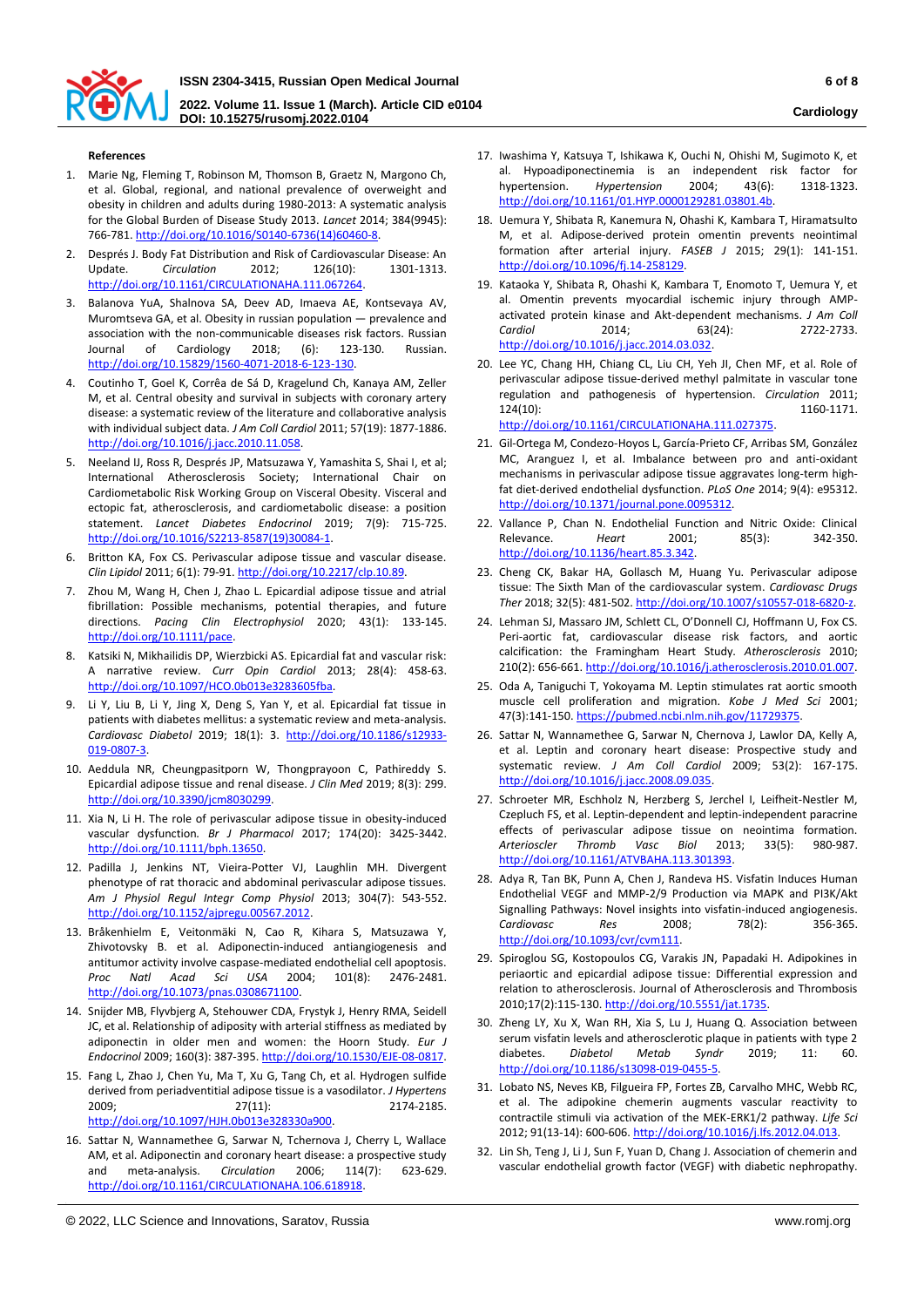

**DOI: 10.15275/rusomj.2022.0104**

*Med Sci Monit* 2016; 22: 3209-3214. [http://doi.org/10.12659/msm.896781.](http://doi.org/10.12659/msm.896781) 

- 33. Laurikka A, Vuolteenaho K, Toikkanen V, Rinne T, Leppänen T, Tarkka M, et al. Adipocytokine resistin correlates with oxidative stress and myocardial injury in patients undergoing cardiac surgery. *Eur J Cardiothorac Surg* 2014; 46(4): 729-736. [http://doi.org/10.1093/ejcts/ezt634.](http://doi.org/10.1093/ejcts/ezt634)
- 34. Podzolkov VI, Bragina AE, Druzhinina NA. Prognostic significance of endothelial dysfunction markers in arterial hypertension. *Russian Journal of Cardiology* 2018; (4): 7-13. Russian. [http://doi.org/10.15829/1560-4071-2018-4-7-13.](http://doi.org/10.15829/1560-4071-2018-4-7-13)
- 35. Rittig K, Dolderer JH, Balletshofer B, Machann J, Schick F, Meile T, et al. The secretion pattern of perivascular fat cells is different from that of subcutaneous and visceral fat cells. *Diabetologia* 2012; 55(5): 1514- 1525[. http://doi.org/10.1007/s00125-012-2481-9.](http://doi.org/10.1007/s00125-012-2481-9)
- 36. Orr AW, Hastings NE, Blackman BR, Wamhoff BR. Complex regulation and function of the inflammatory smooth muscle cell phenotype in atherosclerosis. *J Vasc Res* 2010; 47(2): 168-180 [http://doi.org/10.1159/000250095.](http://doi.org/10.1159/000250095)
- 37. Barrett EJ, Eggleston EM, Inyard AC, Wang H, Li G, Chai W, et al. The vascular actions of insulin control its delivery to muscle and regulate the rate-limiting step in skeletal muscle insulin action. *Diabetologia* 2009; 52(5): 752-764[. http://doi.org/10.1007/s00125-009-1313-z.](http://doi.org/10.1007/s00125-009-1313-z)
- 38. Rabkin SW. Epicardial fat: Properties, function and relationship to obesity. *Obes Rev* 2007; 8(3): 253-261[. http://doi.org/10.1111/j.1467-](http://doi.org/10.1111/j.1467-789X.2006.%2000293.x) [789X.2006. 00293.x.](http://doi.org/10.1111/j.1467-789X.2006.%2000293.x)
- 39. Wu Y, Zhang A, Hamilton DJ, Deng T. Epicardial fat in the maintenance of cardiovascular health. *Methodist Debakey Cardiovasc J* 2017; 13(1): 20-24. [http://doi.org/10.14797/mdcj-13-1-20.](http://doi.org/10.14797/mdcj-13-1-20)
- 40. Iacobellis G, Bianco AC. Epicardial adipose tissue: Emerging physiological, pathophysiological and clinical features. *Trends Endocrinol Metab* 2011; 22(11): 450-457. [http://doi.org/10.1016/j.tem.2011.07.003.](http://doi.org/10.1016/j.tem.2011.07.003)
- 41. Malavazos AE, Ermetici F, Cereda E, Coman C, Locati M, Morricone L, et al. Epicardial fat thickness: Relationship with plasma visfatin and plasminogen activator inhibitor-1 levels in visceral obesity. *Nutr Metab Cardiovasc Dis* 2008; 18(8): 523-530. [http://doi.org/10.1016/j.numecd.2007.09.001.](http://doi.org/10.1016/j.numecd.2007.09.001)
- 42. Mazurek T, Zhang L, Zalewski A, Mannion JD, Diehl JT, Arafat H, et al. Human epicardial adipose tissue is a source of inflammatory mediators. *Circulation* 2003; 108(20): 2460-2466. [http://doi.org/10.1161/01.CIR.0000099542.57313.C5.](http://doi.org/10.1161/01.CIR.0000099542.57313.C5)
- 43. Ding J, Hsu FC, Harris TB, Liu Y, Kritchevsky SB, Szklo M, et al. The association of pericardial fat with incident coronary heart disease: The Multi-Ethnic Study of Atherosclerosis (MESA). *Am J Clin Nutr* 2009; 90(3): 499-504[. http://doi.org/10.3945/ajcn.2008.27358.](http://doi.org/10.3945/ajcn.2008.27358)
- 44. Abe I, Teshima Y, Kondo H, Kaku H, Kira S, Ikebe Y, et al. Association of fibrotic remodeling and cytokines/chemokines content in epicardial adipose tissue with atrial myocardial fibrosis in patients with atrial fibrillation. *Heart Rhythm* 2018; 15(11): 1717-1727. [http://doi.org/10.1016/j.hrthm.2018.06.025.](http://doi.org/10.1016/j.hrthm.2018.06.025)
- 45. Tao S, Huang YQ, Cai AP, Huang C, Zhang Y, Tang ST, et al. Association of serum omentin-1 concentrations with the presence of atrial<br>fibrillation. Med Sci. Monit 2016: 22: 4749-4754. fibrillation. *Med Sci Monit* 2016: 22: [http://doi.org/10.12659/msm.898202.](http://doi.org/10.12659/msm.898202)
- 46. Gong M, Cheung A, Wang QS, Li G, Goudis CA, Bazoukis G, et al. Galectin-3 and risk of atrial fibrillation: A systematic review and metaanalysis. *J Clin Lab Anal* 2020; 34(3): e23104. [http://doi.org/10.1002/jcla.23104.](http://doi.org/10.1002/jcla.23104)
- 47. Bachar GN, Dicker D, Kornowski R, Atar E. Epicardial adipose tissue as a predictor of coronary artery disease in asymptomatic subjects. *Am J Cardiol* 2012; 110(4): 534-538. [http://doi.org/10.1016/j.amjcard.2012.04.024.](http://doi.org/10.1016/j.amjcard.2012.04.024)
- 48. Ito T, Nasu K, Terashima M, Ehara M, Kinoshita Y, Ito T, et al. The impact of epicardial fat volume on coronary plaque vulnerability:

Insight from optical coherence tomography analysis. *Eur Heart J Cardiovasc Imaging* 2012; 13(5): 408-415. [http://doi.org/10.1093/ehjci/jes022.](http://doi.org/10.1093/ehjci/jes022)

- 49. Podzolkov VI, Tarzimanova AI, Bragina AE, Osadchiy KK, Gataulin RG, Oganesyan KA, et al. Role of epicardial adipose tissue in the development of atrial fibrillation in hypertensive patients. *Cardiovascular Therapy and Prevention* 2020; 19(6): 2707. Russian. [http://doi.org/10.15829/1728-8800-2020-2707.](http://doi.org/10.15829/1728-8800-2020-2707)
- 50. Sharma UC, Pokharel S, van Brakel TJ, van Berlo JH, Cleutjens JP, Schroen B, et al. Galectin-3 marks activated macrophages in failureprone hypertrophied hearts and contributes to cardiac dysfunction. *Circulation* 2004; 110(19): 3121-3128. [http://doi.org/10.1161/01.CIR.0000147181.65298.4D.](http://doi.org/10.1161/01.CIR.0000147181.65298.4D)
- 51. Gaeta M, Bandera F, Tassinari F, Capasso L, Cargnelutti M, Pelissero G, et al. Is epicardial fat depot associated with atrial fibrillation? A systematic review and meta-analysis. *Europace* 2017; 19(5): 747-752. [http://doi.org/10.1093/europace/euw398.](http://doi.org/10.1093/europace/euw398)
- 52. Corradi D, Maestri R, Callegari S, Pastori P, Goldoni M, Luong TV, et al. The ventricular epicardial fat is related to the myocardial mass in normal, ischemical hypertrophic hearts. *Cardiovasc Pathol* 2004; 13(6): 313-316[. http://doi.org/10.1016/j.carpath.2004.08.005.](http://doi.org/10.1016/j.carpath.2004.08.005)
- 53. Park H, Choi S, Kim M. Association of epicardial fat with left ventricular diastolic function in subjects with metabolic syndrome: Assessment using 2-dimensional echocardiography. *BMC Cardiovasc Dis* 2014; 14: 3[. http://doi.org/10.1186/1471-2261-14-3.](http://doi.org/10.1186/1471-2261-14-3)
- 54. Zhao S, Li M, Ju W, Gu L, Zhang F, Chen H, et al. Serum level of transforming growth factor beta 1 is associated with left atrial voltage in patients with chronic atrial fibrillation. *Indian Pacing Electrophysiol J* 2018; 18(3): 95-99[. http://doi.org/10.1016/j.ipej.2017.11.001.](http://doi.org/10.1016/j.ipej.2017.11.001)
- 55. Lindsey ML. Assigning matrix metalloproteinase roles in ischaemic cardiac remodelling. *Nat Rev Cardiol* 2018; 15(8): 471-479. [http://doi.org/10.1038/s41569-018-0022-z.](http://doi.org/10.1038/s41569-018-0022-z)
- 56. Deschamps AM, Spinale FG. Pathways of matrix metalloproteinase induction in heart failure: Bioactive molecules and transcriptional regulation. *Cardiovasc Res* 2006, 69(3): 666-676. [http://doi.org/10.1016/j.cardiores.2005.10.004.](http://doi.org/10.1016/j.cardiores.2005.10.004)
- 57. Gritsenko OV, Chumakova GA, Gruzdeva OV, Shevlyakov IV. The relationship of epicardial obesity and levels of cardiac fibrosis markers. *Russian Journal of Cardiology* 2019; 24(4): 13-19. Russian. [http://doi.org/10.15829/1560-4071-2019-4-13-19.](http://doi.org/10.15829/1560-4071-2019-4-13-19)
- 58. McManus DD, Lyass A, Ingelsson E, Massaro JM, Meigs JB, Aragam J, et al. Relations of circulating resistin and adiponectin and cardiac structure and function: The Framingham Offspring Study. *Obesity (Silver Spring)* 2012; 20(9): 1882-1886. [http://doi.org/10.1038/oby.2011.32.](http://doi.org/10.1038/oby.2011.32)
- 59. Schönauer R, Els-Heindl S, Beck-Sickinger AG. Adrenomedullin new perspectives of a potent peptide hormone. *J Pept Sci* 2017; 23(7-8): 472-485[. http://doi.org/10.1002/psc.2953.](http://doi.org/10.1002/psc.2953)
- 60. Fain JN, Sacks HS, Buehrer B, Bahouth SW, Garrett E, Wolf RY, et al. Identification of omentin mRNA in human epicardial adipose tissue: Comparison to omentin in subcutaneous, internal mammary artery periadventitial and visceral abdominal depots. *Int J Obes (Lond)* 2008; 32(5): 810-815[. http://doi.org/10.1038/sj.ijo.0803790.](http://doi.org/10.1038/sj.ijo.0803790)
- 61. Yamawaki H, Tsubaki N, Mukohda M, Okada M, Hara Y. Omentin, a novel adipokine, induces vasodilation in rat isolated blood vessels. *Biochem Biophys Res Commun* 2010; 393(4): 668-672. [http://doi.org/10.1016/j.bbrc.2010.02.053.](http://doi.org/10.1016/j.bbrc.2010.02.053)
- 62. Ruzov VI, Vorob'ev AM, Krest'yaninov MV, Chursanova NV, Gimaev RKh. Structural and geometrical heart parametrs and epicardial fat thickness in patients with arterial hypertenstion. *Ulyanovsk Medicobiological Journal* 2017; (2): 19-25. Russian. [http://doi.org/10.23648/UMBJ.2017.26.6214.](http://doi.org/10.23648/UMBJ.2017.26.6214)
- 63. Mahabadi AA, Berg MH, Lehmann N, Kälsch H, Bauer M, Kara K, et al. Association of epicardial fat with cardiovascular risk factors and incident myocardial infarction in the general population: The Heinz